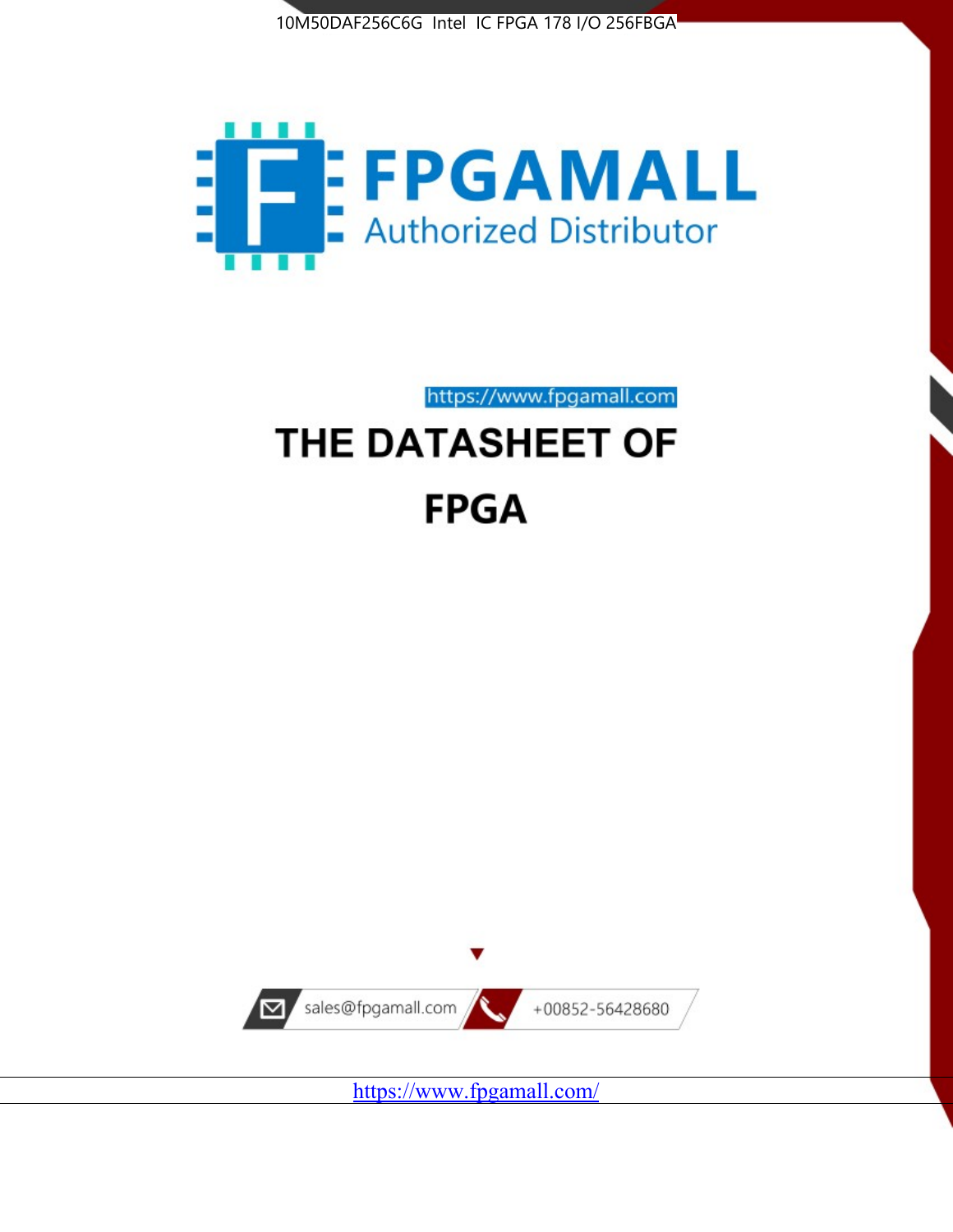10M50DAF256C6G Intel IC FPGA 178 I/O 256FBGA



# **Intel® MAX® 10 FPGA Device Overview**



**M10-OVERVIEW | 2017.12.15** Latest document on the web: **[PDF](https://www.altera.com/en_US/pdfs/literature/hb/max-10/m10_overview.pdf)** | **[HTML](https://www.altera.com/documentation/myt1396938463674.html)**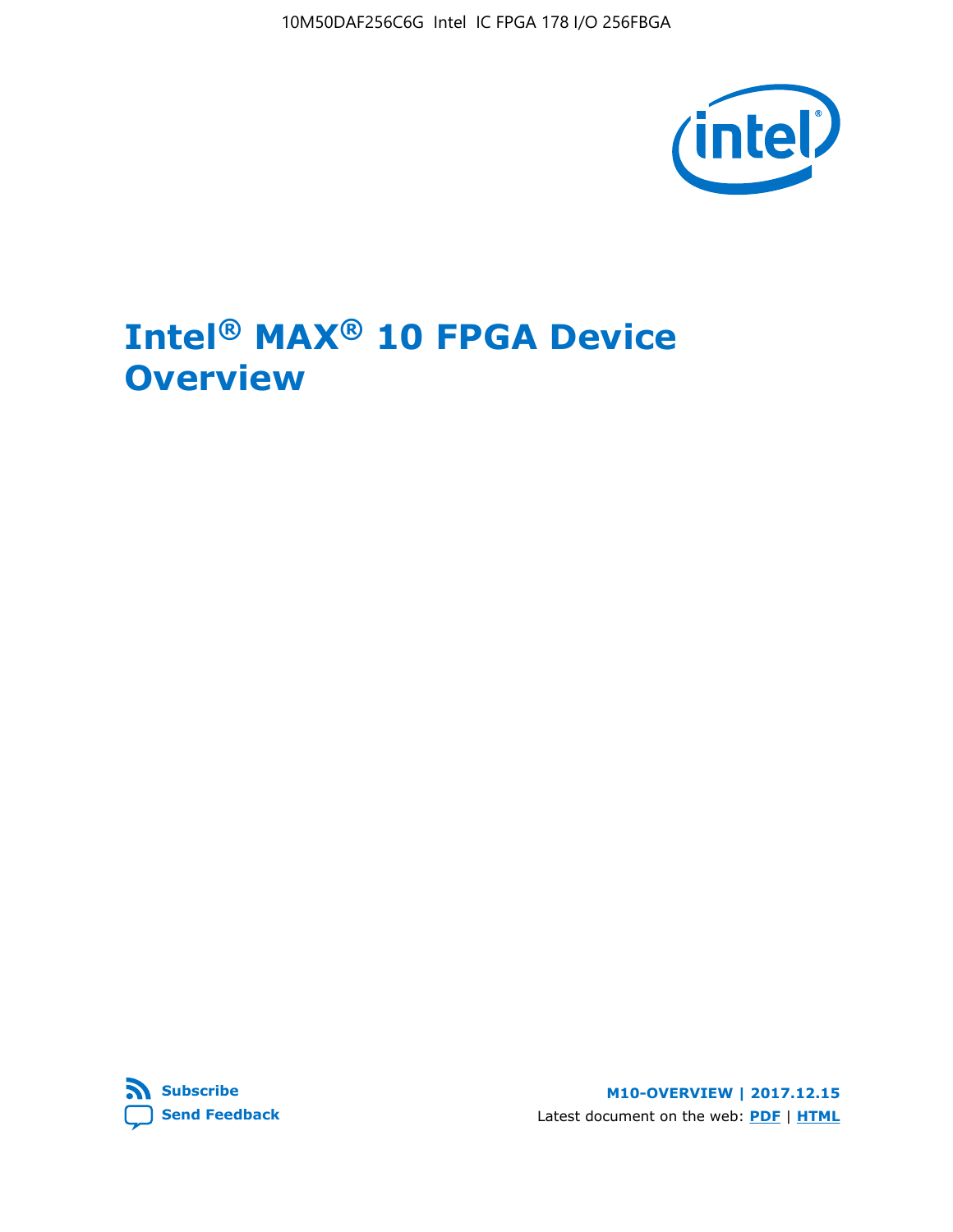

*Contents*

# **Contents**

| Intel® MAX® 10 FPGA Device Overview………………………………………………………………………………………3 |  |
|-----------------------------------------------------------------------|--|
|                                                                       |  |
|                                                                       |  |
|                                                                       |  |
|                                                                       |  |
|                                                                       |  |
|                                                                       |  |
|                                                                       |  |
|                                                                       |  |
|                                                                       |  |
|                                                                       |  |
|                                                                       |  |
|                                                                       |  |
|                                                                       |  |
|                                                                       |  |
|                                                                       |  |
|                                                                       |  |
|                                                                       |  |
|                                                                       |  |
|                                                                       |  |
| Document Revision History for Intel MAX 10 FPGA Device Overview 13    |  |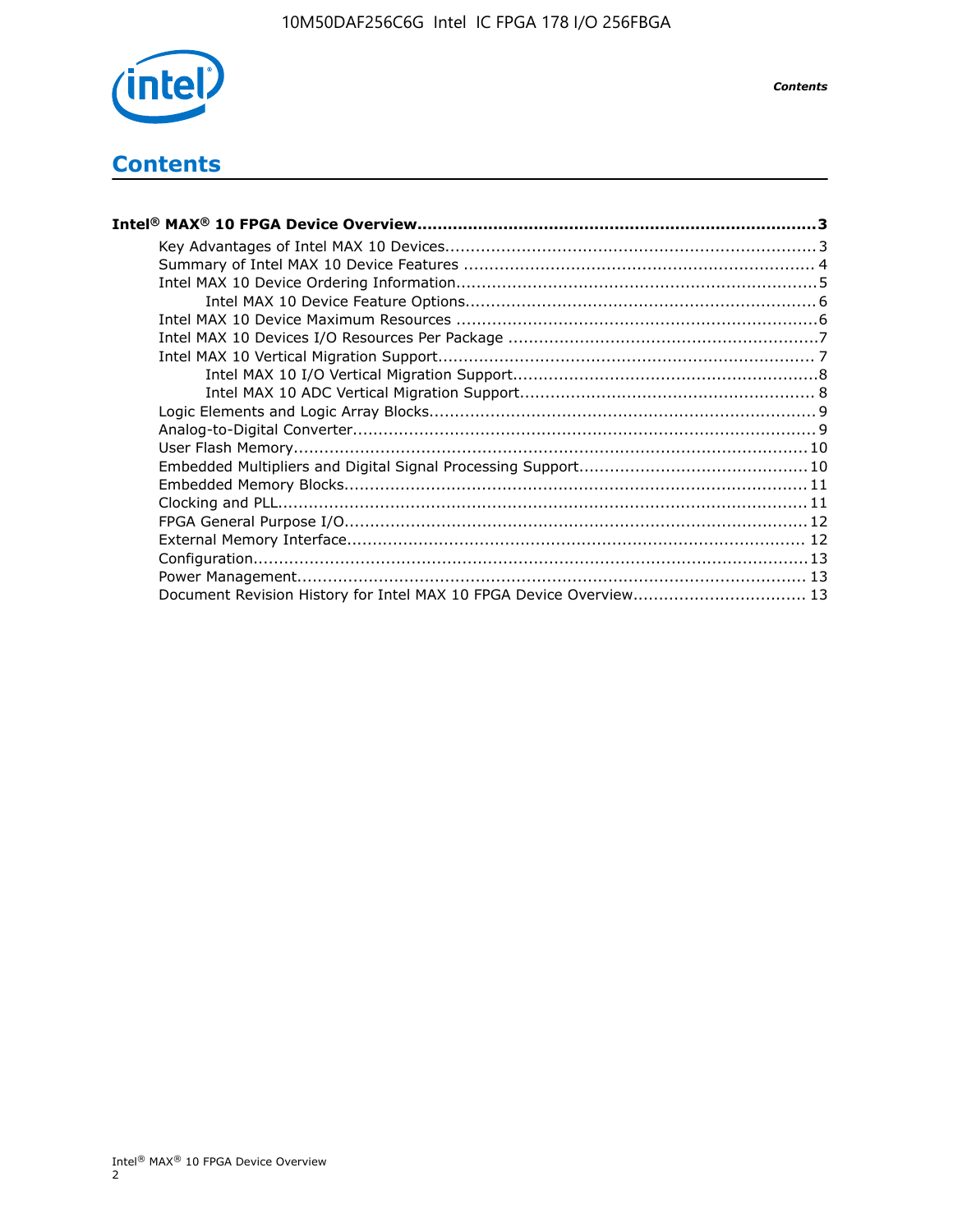

# **Intel® MAX® 10 FPGA Device Overview**

Intel<sup>®</sup> MAX<sup>®</sup> 10 devices are single-chip, non-volatile low-cost programmable logic devices (PLDs) to integrate the optimal set of system components.

The highlights of the Intel MAX 10 devices include:

- Internally stored dual configuration flash
- User flash memory
- Instant on support
- Integrated analog-to-digital converters (ADCs)
- Single-chip Nios II soft core processor support

Intel MAX 10 devices are the ideal solution for system management, I/O expansion, communication control planes, industrial, automotive, and consumer applications.

#### **Related Links**

[Intel MAX 10 FPGA Device Datasheet](https://www.altera.com/documentation/mcn1397700832153.html#mcn1397643748870)

## **Key Advantages of Intel MAX 10 Devices**

## **Table 1. Key Advantages of Intel MAX 10 Devices**

| <b>Advantage</b>               | <b>Supporting Feature</b>                                                                                                                                                                                  |  |  |  |
|--------------------------------|------------------------------------------------------------------------------------------------------------------------------------------------------------------------------------------------------------|--|--|--|
| Simple and fast configuration  | Secure on-die flash memory enables device configuration in less than 10 ms                                                                                                                                 |  |  |  |
| Flexibility and integration    | Single device integrating PLD logic, RAM, flash memory, digital signal<br>processing (DSP), ADC, phase-locked loop (PLL), and I/Os<br>Small packages available from 3 mm $\times$ 3 mm                     |  |  |  |
| Low power                      | Sleep mode—significant standby power reduction and resumption in less than<br>$1 \text{ ms}$<br>Longer battery life-resumption from full power-off in less than 10 ms                                      |  |  |  |
| 20-year-estimated life cycle   | Built on TSMC's 55 nm embedded flash process technology                                                                                                                                                    |  |  |  |
| High productivity design tools | Intel Quartus <sup>®</sup> Prime Lite edition (no cost license)<br>Platform Designer (Standard) system integration tool<br>DSP Builder for Intel FPGAs<br>Nios <sup>®</sup> II Embedded Design Suite (EDS) |  |  |  |

Intel Corporation. All rights reserved. Intel, the Intel logo, Altera, Arria, Cyclone, Enpirion, MAX, Nios, Quartus and Stratix words and logos are trademarks of Intel Corporation or its subsidiaries in the U.S. and/or other countries. Intel warrants performance of its FPGA and semiconductor products to current specifications in accordance with Intel's standard warranty, but reserves the right to make changes to any products and services at any time without notice. Intel assumes no responsibility or liability arising out of the application or use of any information, product, or service described herein except as expressly agreed to in writing by Intel. Intel customers are advised to obtain the latest version of device specifications before relying on any published information and before placing orders for products or services. \*Other names and brands may be claimed as the property of others.

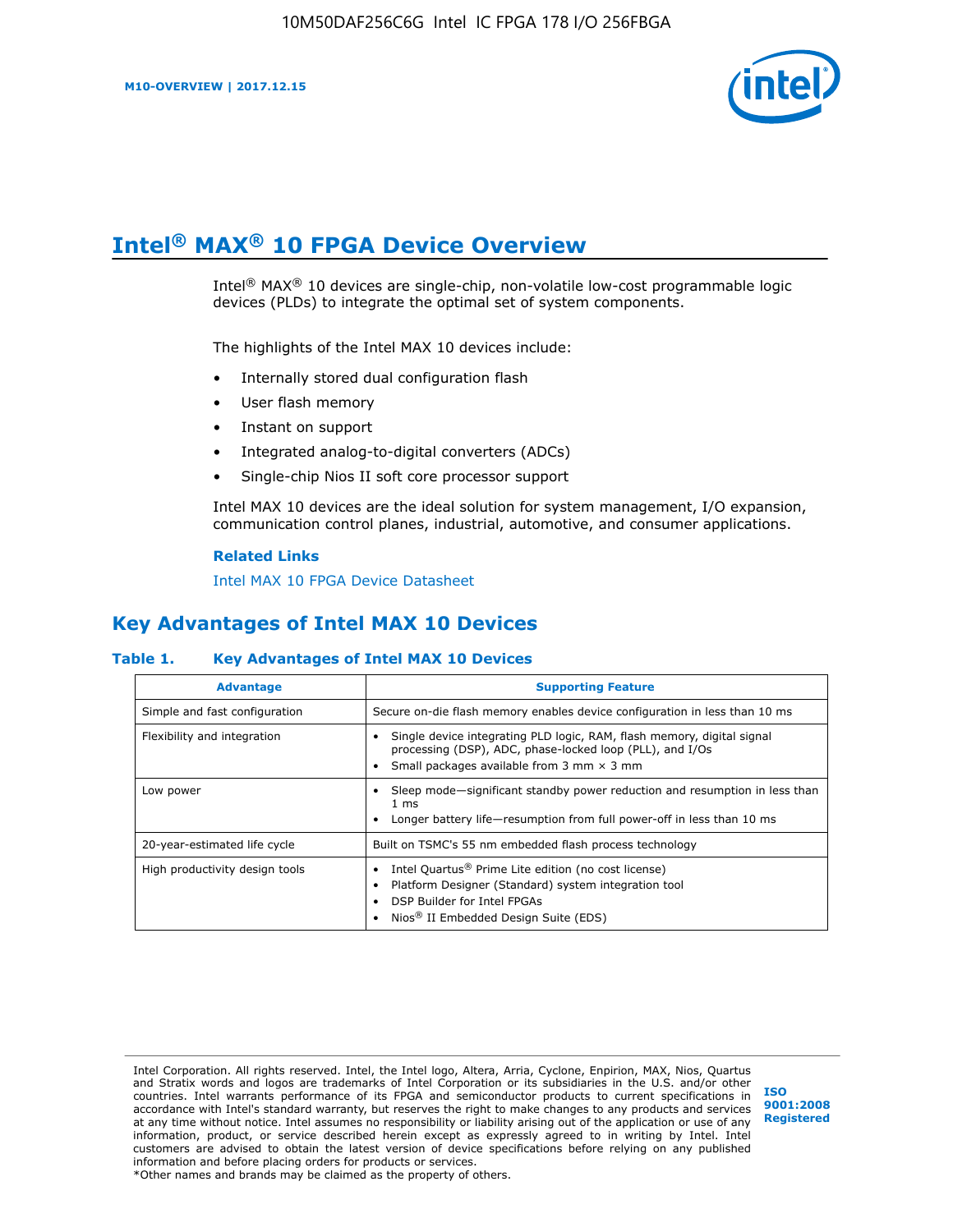

# **Summary of Intel MAX 10 Device Features**

## **Table 2. Summary of Features for Intel MAX 10 Devices**

| <b>Feature</b>                       | <b>Description</b>                                                                                                                                                                                                                                                               |
|--------------------------------------|----------------------------------------------------------------------------------------------------------------------------------------------------------------------------------------------------------------------------------------------------------------------------------|
| Technology                           | 55 nm TSMC Embedded Flash (Flash + SRAM) process technology                                                                                                                                                                                                                      |
| Packaging                            | Low cost, small form factor packages-support multiple packaging<br>technologies and pin pitches<br>Multiple device densities with compatible package footprints for seamless<br>migration between different device densities<br>RoHS6-compliant                                  |
| Core architecture                    | 4-input look-up table (LUT) and single register logic element (LE)<br>LEs arranged in logic array block (LAB)<br>$\bullet$<br>Embedded RAM and user flash memory<br>Clocks and PLLs<br>$\bullet$<br>Embedded multiplier blocks<br>$\bullet$<br>General purpose I/Os<br>$\bullet$ |
| Internal memory blocks               | M9K-9 kilobits (Kb) memory blocks<br>$\bullet$<br>Cascadable blocks to create RAM, dual port, and FIFO functions<br>$\bullet$                                                                                                                                                    |
| User flash memory (UFM)              | User accessible non-volatile storage<br>$\bullet$<br>High speed operating frequency<br>$\bullet$<br>Large memory size<br>High data retention<br>$\bullet$<br>Multiple interface option<br>$\bullet$                                                                              |
| Embedded multiplier blocks           | One $18 \times 18$ or two 9 $\times$ 9 multiplier modes<br>$\bullet$<br>Cascadable blocks enabling creation of filters, arithmetic functions, and image<br>processing pipelines                                                                                                  |
| <b>ADC</b>                           | 12-bit successive approximation register (SAR) type<br>$\bullet$<br>Up to 17 analog inputs<br>$\bullet$<br>Cumulative speed up to 1 million samples per second (MSPS)<br>Integrated temperature sensing capability                                                               |
| Clock networks                       | Global clocks support<br>$\bullet$<br>High speed frequency in clock network                                                                                                                                                                                                      |
| Internal oscillator                  | Built-in internal ring oscillator                                                                                                                                                                                                                                                |
| PLLs                                 | Analog-based<br>Low jitter<br>$\bullet$<br>High precision clock synthesis<br>Clock delay compensation<br>$\bullet$<br>Zero delay buffering<br>$\bullet$<br>Multiple output taps<br>٠                                                                                             |
| General-purpose I/Os (GPIOs)         | Multiple I/O standards support<br>$\bullet$<br>On-chip termination (OCT)<br>$\bullet$<br>Up to 830 megabits per second (Mbps) LVDS receiver, 800 Mbps LVDS<br>transmitter                                                                                                        |
| External memory interface (EMIF) (1) | Supports up to 600 Mbps external memory interfaces:<br>continued                                                                                                                                                                                                                 |

<sup>(1)</sup> EMIF is only supported in selected Intel MAX 10 device density and package combinations. Refer to the *External Memory Interface User Guide* for more information.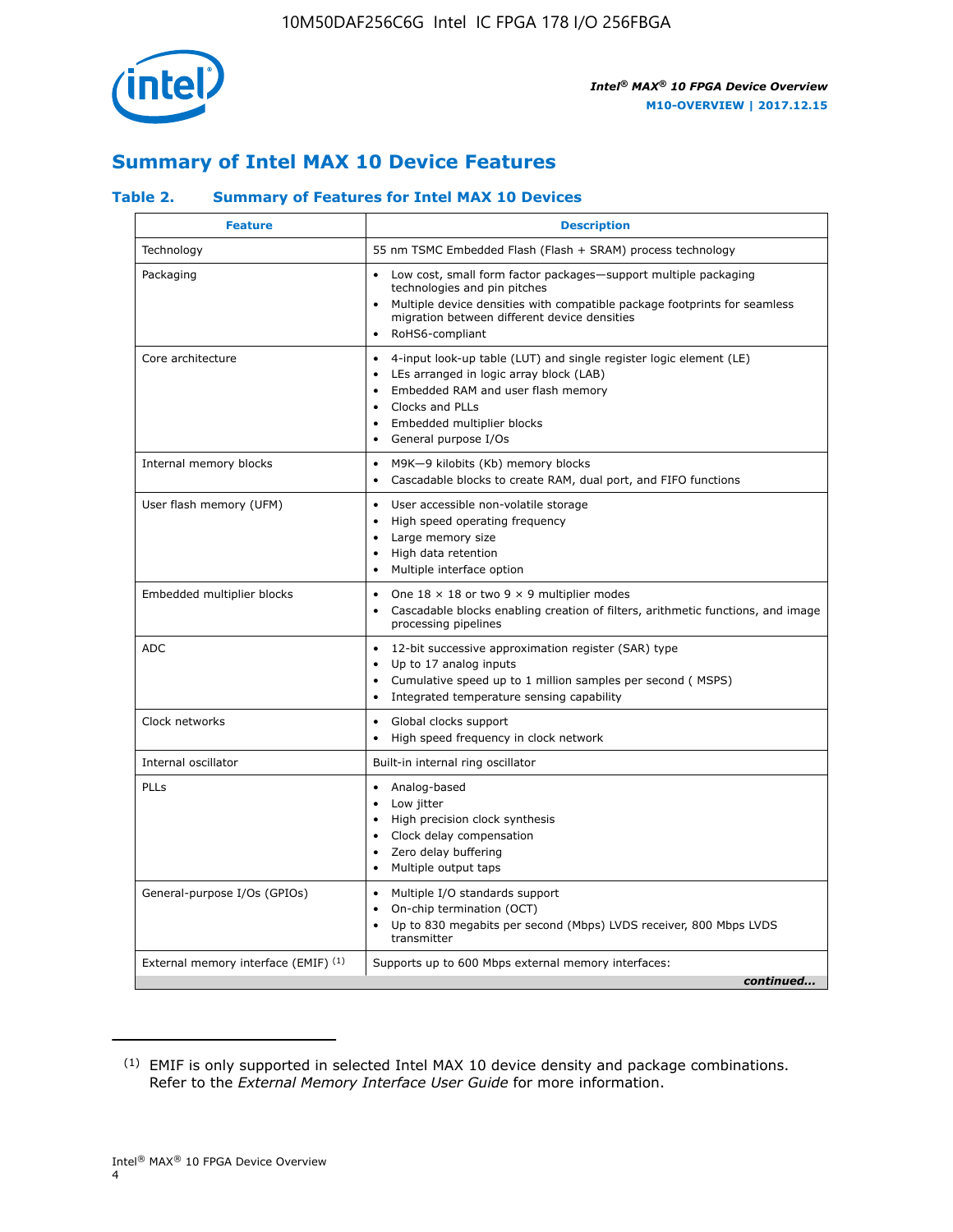

| <b>Feature</b>                | <b>Description</b>                                                                                                                                                                                                                                                                                                                                                                                                          |  |  |  |
|-------------------------------|-----------------------------------------------------------------------------------------------------------------------------------------------------------------------------------------------------------------------------------------------------------------------------------------------------------------------------------------------------------------------------------------------------------------------------|--|--|--|
|                               | DDR3, DDR3L, DDR2, LPDDR2 (on 10M16, 10M25, 10M40, and 10M50.)<br>SRAM (Hardware support only)<br><i>Note:</i> For 600 Mbps performance, -6 device speed grade is required.<br>Performance varies according to device grade (commercial, industrial, or<br>automotive) and device speed grade $(-6 \text{ or } -7)$ . Refer to the <i>Intel MAX</i><br>10 FPGA Device Datasheet or External Memory Interface Spec Estimator |  |  |  |
|                               | for more details.                                                                                                                                                                                                                                                                                                                                                                                                           |  |  |  |
| Configuration                 | Internal configuration<br>JTAG<br>٠<br>Advanced Encryption Standard (AES) 128-bit encryption and compression<br>options<br>Flash memory data retention of 20 years at 85 $^{\circ}$ C                                                                                                                                                                                                                                       |  |  |  |
| Flexible power supply schemes | Single- and dual-supply device options<br>Dynamically controlled input buffer power down<br>Sleep mode for dynamic power reduction                                                                                                                                                                                                                                                                                          |  |  |  |

# **Intel MAX 10 Device Ordering Information**

#### **Figure 1. Sample Ordering Code and Available Options for Intel MAX 10 Devices**



*Note:* The –I6 and –A6 speed grades of the Intel MAX 10 FPGA devices are not available by default in the Intel Quartus Prime software. Contact your local Intel sales representatives for support.

#### **Related Links**

#### [Intel FPGA Product Selector](http://www.altera.com/products/selector/psg-selector.html)

Provides the latest information about Intel FPGAs.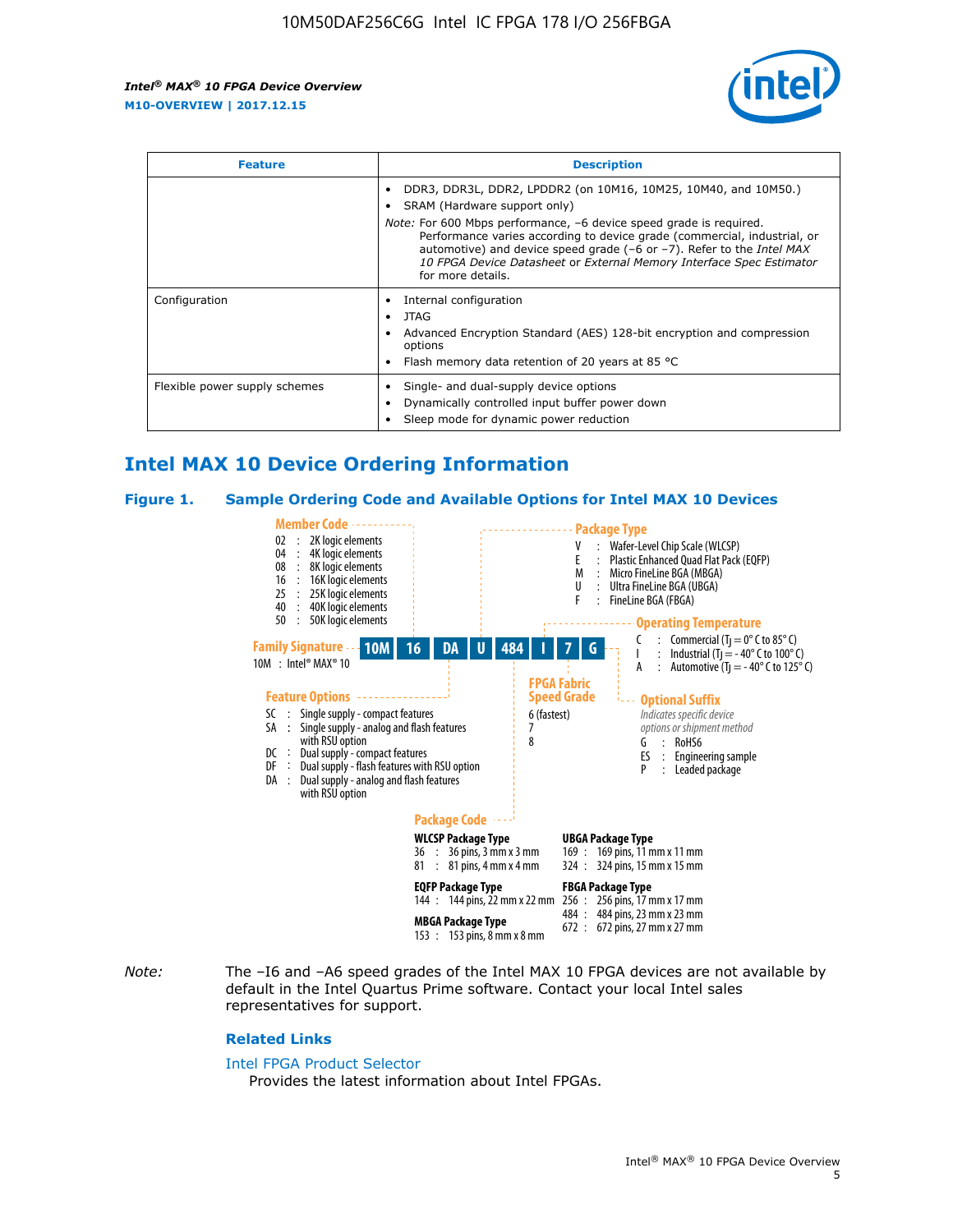

## **Intel MAX 10 Device Feature Options**

## **Table 3. Feature Options for Intel MAX 10 Devices**

| <b>Option</b> | <b>Feature</b>                                                                                                                                                                          |
|---------------|-----------------------------------------------------------------------------------------------------------------------------------------------------------------------------------------|
| Compact       | Devices with core architecture featuring single configuration image with self-configuration capability                                                                                  |
| Flash         | Devices with core architecture featuring:<br>Dual configuration image with self-configuration capability<br>Remote system upgrade capability<br>Memory initialization                   |
| Analog        | Devices with core architecture featuring:<br>Dual configuration image with self-configuration capability<br>Remote system upgrade capability<br>Memory initialization<br>Integrated ADC |

# **Intel MAX 10 Device Maximum Resources**

## **Table 4. Maximum Resource Counts for Intel MAX 10 Devices**

| <b>Resource</b>              |                            | <b>Device</b>  |              |              |                |                |              |                |
|------------------------------|----------------------------|----------------|--------------|--------------|----------------|----------------|--------------|----------------|
|                              |                            | <b>10M02</b>   | <b>10M04</b> | <b>10M08</b> | <b>10M16</b>   | <b>10M25</b>   | <b>10M40</b> | <b>10M50</b>   |
|                              | Logic Elements (LE) (K)    | $\overline{2}$ | 4            | 8            | 16             | 25             | 40           | 50             |
| M9K Memory (Kb)              |                            | 108            | 189          | 378          | 549            | 675            | 1,260        | 1,638          |
|                              | User Flash Memory (Kb) (2) | 96             | 1,248        | 1,376        | 2,368          | 3,200          | 5,888        | 5,888          |
| $18 \times 18$ Multiplier    |                            | 16             | 20           | 24           | 45             | 55             | 125          | 144            |
| <b>PLL</b>                   |                            | 2              | 2            | 2            | $\overline{4}$ | $\overline{4}$ | 4            | $\overline{4}$ |
| GPIO                         |                            | 246            | 246          | 250          | 320            | 360            | 500          | 500            |
| <b>LVDS</b>                  | Dedicated<br>Transmitter   | 15             | 15           | 15           | 22             | 24             | 30           | 30             |
|                              | Emulated<br>Transmitter    | 114            | 114          | 116          | 151            | 171            | 241          | 241            |
|                              | Dedicated Receiver         | 114            | 114          | 116          | 151            | 171            | 241          | 241            |
| Internal Configuration Image |                            | $\mathbf{1}$   | 2            | 2            | $\overline{2}$ | 2              | 2            | $\overline{2}$ |
| <b>ADC</b>                   |                            |                | 1            | 1            | $\mathbf{1}$   | 2              | 2            | 2              |

<sup>(2)</sup> The maximum possible value including user flash memory and configuration flash memory. For more information, refer to [Intel MAX 10 User Flash Memory User Guide](https://www.altera.com/documentation/vgo1395753117436.html#vgo1395811844282).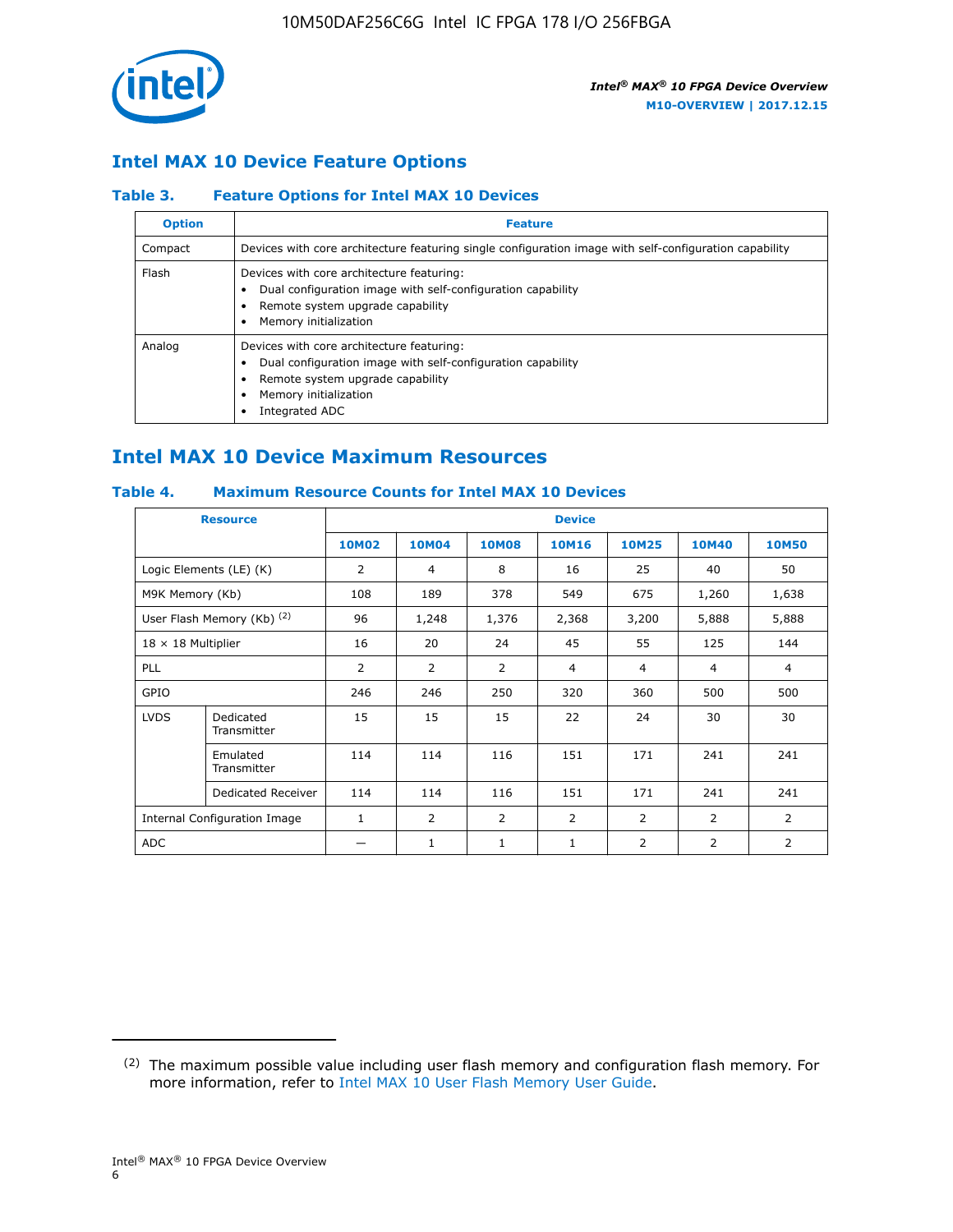

# **Intel MAX 10 Devices I/O Resources Per Package**

## **Table 5. Package Plan for Intel MAX 10 Single Power Supply Devices**

| <b>Device</b> |                   | <b>Package</b>                     |                      |                             |                                      |  |  |  |  |
|---------------|-------------------|------------------------------------|----------------------|-----------------------------|--------------------------------------|--|--|--|--|
|               | <b>Type</b>       | M153<br>153-pin MBGA               | U169<br>169-pin UBGA | <b>U324</b><br>324-pin UBGA | E144<br>144-pin EQFP                 |  |  |  |  |
|               | <b>Size</b>       | $8 \text{ mm} \times 8 \text{ mm}$ | 11 mm $\times$ 11 mm | $15$ mm $\times$ 15 mm      | $22 \text{ mm} \times 22 \text{ mm}$ |  |  |  |  |
|               | <b>Ball Pitch</b> | $0.5$ mm                           | $0.8$ mm             | $0.8$ mm                    | $0.5$ mm                             |  |  |  |  |
| 10M02         |                   | 112                                | 130                  | 246                         | 101                                  |  |  |  |  |
| 10M04         |                   | 112                                | 130                  | 246                         | 101                                  |  |  |  |  |
| 10M08         |                   | 112                                | 130                  | 246                         | 101                                  |  |  |  |  |
| 10M16         |                   |                                    | 130                  | 246                         | 101                                  |  |  |  |  |
| 10M25         |                   |                                    |                      |                             | 101                                  |  |  |  |  |
| 10M40         |                   |                                    |                      |                             | 101                                  |  |  |  |  |
| 10M50         |                   |                                    |                      |                             | 101                                  |  |  |  |  |

## **Table 6. Package Plan for Intel MAX 10 Dual Power Supply Devices**

| <b>Device</b> |                   | <b>Package</b> |                                            |                                                                    |                         |                           |                             |  |  |
|---------------|-------------------|----------------|--------------------------------------------|--------------------------------------------------------------------|-------------------------|---------------------------|-----------------------------|--|--|
|               | <b>Type</b>       | <b>V36</b>     | <b>V81</b>                                 | <b>U324</b><br>36-pin WLCSP 81-pin WLCSP 324-pin UBGA 256-pin FBGA | <b>F256</b>             | F484<br>484-pin FBGA      | <b>F672</b><br>672-pin FBGA |  |  |
|               | <b>Size</b>       |                | $3$ mm $\times$ 3 mm $ 4$ mm $\times$ 4 mm | $15$ mm $\times$ 15<br>mm                                          | 17 mm $\times$ 17<br>mm | $23$ mm $\times$ 23<br>mm | $27$ mm $\times$ 27<br>mm   |  |  |
|               | <b>Ball Pitch</b> | $0.4$ mm       | $0.4$ mm                                   | $0.8$ mm                                                           | 1.0 <sub>mm</sub>       | 1.0 <sub>mm</sub>         | 1.0 <sub>mm</sub>           |  |  |
| 10M02         |                   | 27             |                                            | 160                                                                |                         |                           |                             |  |  |
| 10M04         |                   |                |                                            | 246                                                                | 178                     |                           |                             |  |  |
| 10M08         |                   |                | 56                                         | 246                                                                | 178                     | 250                       |                             |  |  |
| 10M16         |                   |                |                                            | 246                                                                | 178                     | 320                       |                             |  |  |
| 10M25         |                   |                |                                            |                                                                    | 178                     | 360                       |                             |  |  |
| 10M40         |                   |                |                                            |                                                                    | 178                     | 360                       | 500                         |  |  |
| 10M50         |                   |                |                                            |                                                                    | 178                     | 360                       | 500                         |  |  |

## **Related Links**

- [Intel MAX 10 General Purpose I/O User Guide](https://www.altera.com/documentation/sam1393999966669.html#sam1394000084476)
- [Intel MAX 10 High-Speed LVDS I/O User Guide](https://www.altera.com/documentation/sam1394433606063.html#sam1394433911642)

# **Intel MAX 10 Vertical Migration Support**

Vertical migration supports the migration of your design to other Intel MAX 10 devices of different densities in the same package with similar I/O and ADC resources.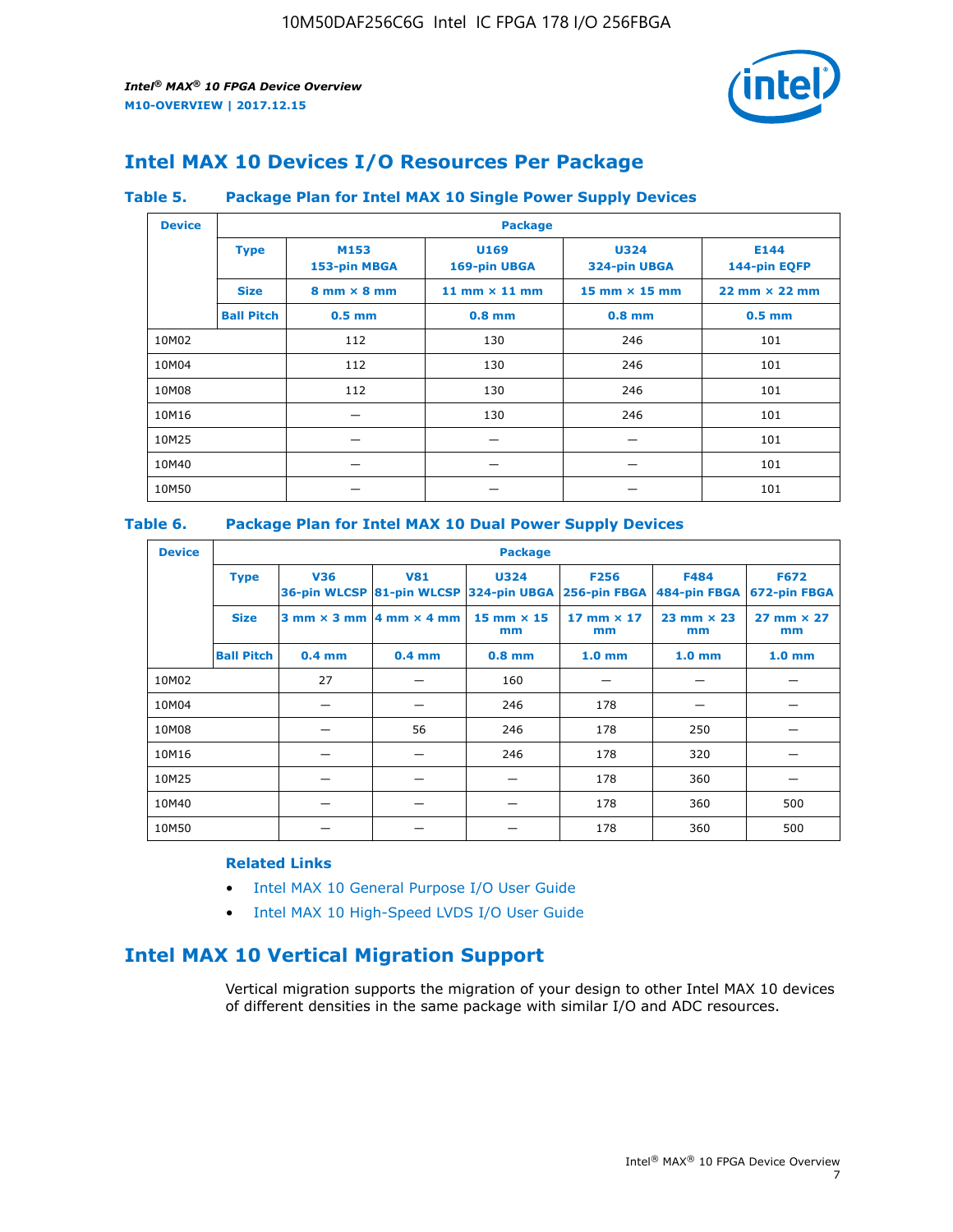

## **Intel MAX 10 I/O Vertical Migration Support**

#### **Figure 2. Migration Capability Across Intel MAX 10 Devices**

- The arrows indicate the migration paths. The devices included in each vertical migration path are shaded. Non-migratable devices are omitted. Some packages have several migration paths. Devices with lesser I/O resources in the same path have lighter shades.
- To achieve the full I/O migration across product lines in the same migration path, restrict I/Os usage to match the product line with the lowest I/O count.

|               | <b>Package</b>                   |            |      |      |             |                  |                                    |      |      |  |
|---------------|----------------------------------|------------|------|------|-------------|------------------|------------------------------------|------|------|--|
| <b>Device</b> | <b>V36</b>                       | <b>V81</b> | M153 | U169 | <b>U324</b> | F <sub>256</sub> | E144                               | F484 | F672 |  |
| 10M02         |                                  |            |      |      | 7           |                  |                                    |      |      |  |
| 10M04         |                                  |            |      |      |             |                  |                                    |      |      |  |
| 10M08         |                                  |            |      |      |             |                  |                                    |      |      |  |
| 10M16         |                                  |            |      |      |             |                  |                                    |      |      |  |
| 10M25         |                                  |            |      |      |             |                  |                                    |      |      |  |
| 10M40         |                                  |            |      |      |             |                  |                                    |      |      |  |
| 10M50         |                                  |            |      |      |             |                  |                                    |      |      |  |
|               | <b>Dual Power Supply Devices</b> |            |      |      |             |                  | <b>Single Power Supply Devices</b> |      |      |  |

*Note:* To verify the pin migration compatibility, use the Pin Migration View window in the Intel Quartus Prime software Pin Planner.

## **Intel MAX 10 ADC Vertical Migration Support**

#### **Figure 3. ADC Vertical Migration Across Intel MAX 10 Devices**

The arrows indicate the ADC migration paths. The devices included in each vertical migration path are shaded.

|                                                                                                                                                                                                                  | Package          |      |      |                  |      |      |      |  |  |
|------------------------------------------------------------------------------------------------------------------------------------------------------------------------------------------------------------------|------------------|------|------|------------------|------|------|------|--|--|
| <b>Device</b>                                                                                                                                                                                                    | M <sub>153</sub> | U169 | U324 | F <sub>256</sub> | E144 | F484 | F672 |  |  |
| 10M04                                                                                                                                                                                                            |                  |      |      |                  |      |      |      |  |  |
| 10M08                                                                                                                                                                                                            |                  |      |      |                  |      |      |      |  |  |
| 10M16                                                                                                                                                                                                            |                  |      |      |                  |      |      |      |  |  |
| 10M25                                                                                                                                                                                                            |                  |      |      |                  |      |      |      |  |  |
| 10M40                                                                                                                                                                                                            |                  |      |      |                  |      |      |      |  |  |
| 10M50                                                                                                                                                                                                            |                  |      |      |                  |      |      |      |  |  |
| Dual ADC Device: Each ADC (ADC1 and ADC2) supports 1 dedicated analog input pin and 8 dual function pins.<br>Single ADC Device: Single ADC that supports 1 dedicated analog input pin and 16 dual function pins. |                  |      |      |                  |      |      |      |  |  |

**Single ADC Device:** Single ADC that supports 1 dedicated analog input pin and 8 dual function pins.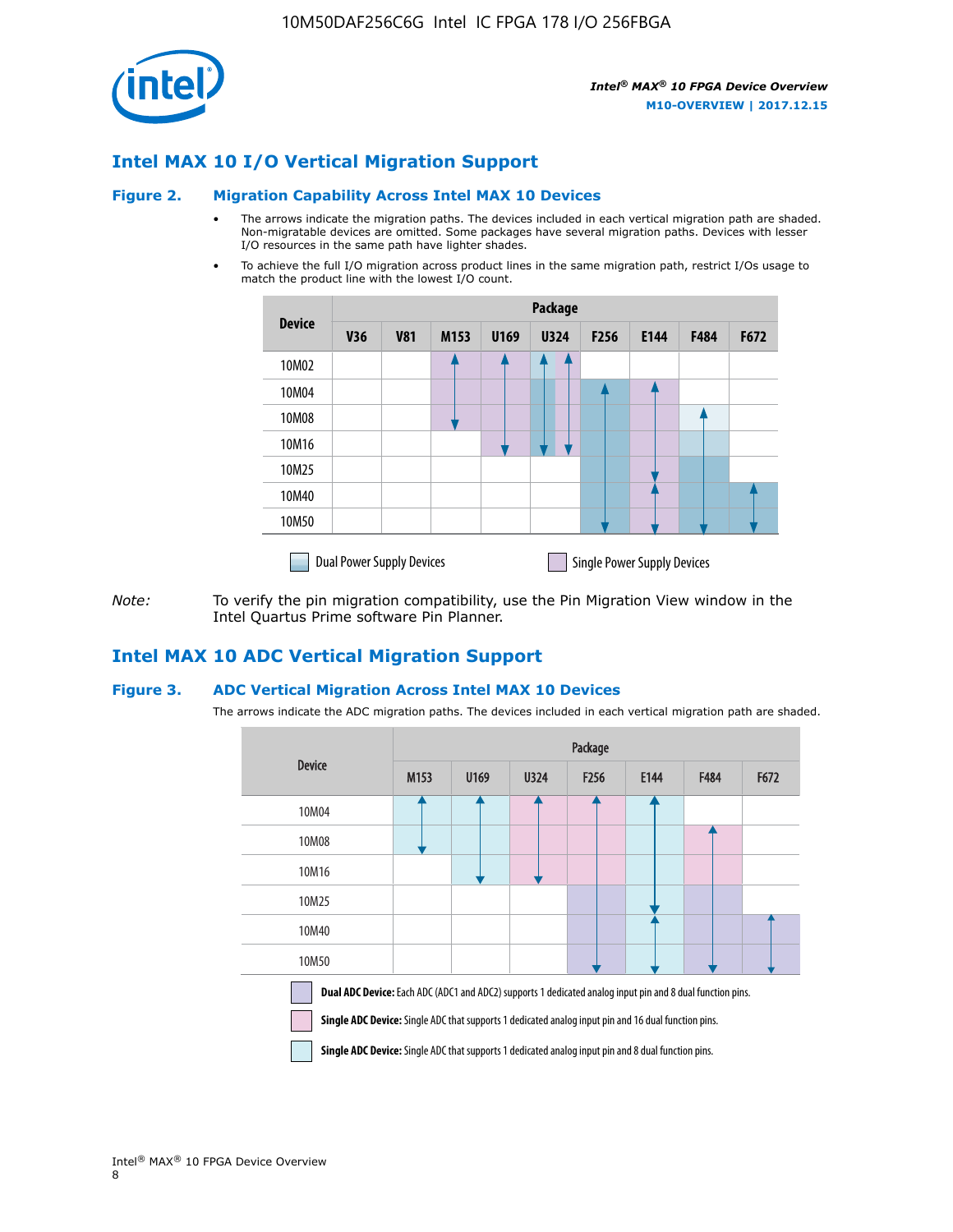

## **Table 7. Pin Migration Conditions for ADC Migration**

| <b>Source</b>     | <b>Target</b>     | <b>Migratable Pins</b>                                                                                            |
|-------------------|-------------------|-------------------------------------------------------------------------------------------------------------------|
| Single ADC device | Single ADC device | You can migrate all ADC input pins                                                                                |
| Dual ADC device   | Dual ADC device   |                                                                                                                   |
| Single ADC device | Dual ADC device   | One dedicated analog input pin.                                                                                   |
| Dual ADC device   | Single ADC device | Eight dual function pins from the ADC1 block of the<br>٠<br>source device to the ADC1 block of the target device. |

# **Logic Elements and Logic Array Blocks**

The LAB consists of 16 logic elements (LE) and a LAB-wide control block. An LE is the smallest unit of logic in the Intel MAX 10 device architecture. Each LE has four inputs, a four-input look-up table (LUT), a register, and output logic. The four-input LUT is a function generator that can implement any function with four variables.

#### **Figure 4. Intel MAX 10 Device Family LEs**



## **Analog-to-Digital Converter**

Intel MAX 10 devices feature up to two ADCs. You can use the ADCs to monitor many different signals, including on-chip temperature.

#### **Table 8. ADC Features**

| <b>Feature</b>             | <b>Description</b>                                                                                                                                                                                  |
|----------------------------|-----------------------------------------------------------------------------------------------------------------------------------------------------------------------------------------------------|
| 12-bit resolution          | Translates analog signal to digital data for information processing, computing,<br>data transmission, and control systems<br>Provides a 12-bit digital representation of the observed analog signal |
| Up to 1 MSPS sampling rate | Monitors single-ended external inputs with a cumulative sampling rate of 25<br>kilosamples per second to 1 MSPS in normal mode                                                                      |
|                            |                                                                                                                                                                                                     |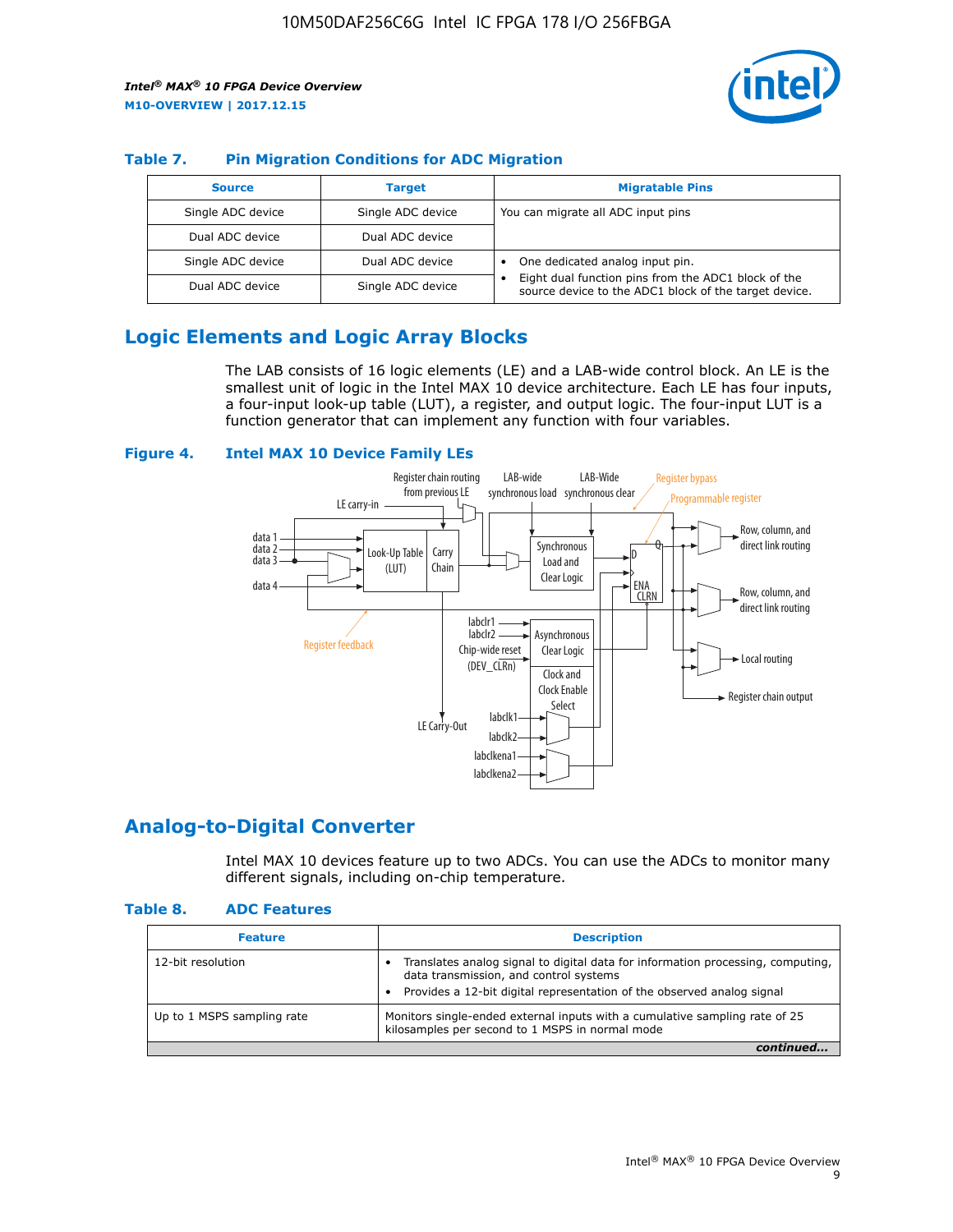

| <b>Feature</b>                                                  | <b>Description</b>                                                                                                                         |
|-----------------------------------------------------------------|--------------------------------------------------------------------------------------------------------------------------------------------|
| Up to 17 single-ended external inputs<br>for single ADC devices | One dedicated analog and 16 dual function input pins                                                                                       |
| Up to 18 single-ended external inputs<br>for dual ADC devices   | One dedicated analog and eight dual-function input pins in each ADC block<br>٠<br>Simultaneous measurement capability for dual ADC devices |
| On-chip temperature sensor                                      | Monitors external temperature data input with a sampling rate of up to 50<br>kilosamples per second                                        |

## **User Flash Memory**

The user flash memory (UFM) block in Intel MAX 10 devices stores non-volatile information.

UFM provides an ideal storage solution that you can access using Avalon Memory-Mapped (Avalon-MM) slave interface protocol.

#### **Table 9. UFM Features**

| <b>Features</b>     | <b>Capacity</b>                                                             |
|---------------------|-----------------------------------------------------------------------------|
| Endurance           | Counts to at least 10,000 program/erase cycles                              |
| Data retention      | 20 years at 85 $^{\circ}$ C<br>٠<br>10 years at 100 °C<br>$\bullet$         |
| Operating frequency | Maximum 116 MHz for parallel interface and 7.25 MHz for<br>serial interface |
| Data length         | Stores data up to 32 bits length in parallel                                |

## **Embedded Multipliers and Digital Signal Processing Support**

Intel MAX 10 devices support up to 144 embedded multiplier blocks. Each block supports one individual  $18 \times 18$ -bit multiplier or two individual  $9 \times 9$ -bit multipliers.

With the combination of on-chip resources and external interfaces in Intel MAX 10 devices, you can build DSP systems with high performance, low system cost, and low power consumption.

You can use the Intel MAX 10 device on its own or as a DSP device co-processor to improve price-to-performance ratios of DSP systems.

You can control the operation of the embedded multiplier blocks using the following options:

- Parameterize the relevant IP cores with the Intel Quartus Prime parameter editor
- Infer the multipliers directly with VHDL or Verilog HDL

System design features provided for Intel MAX 10 devices: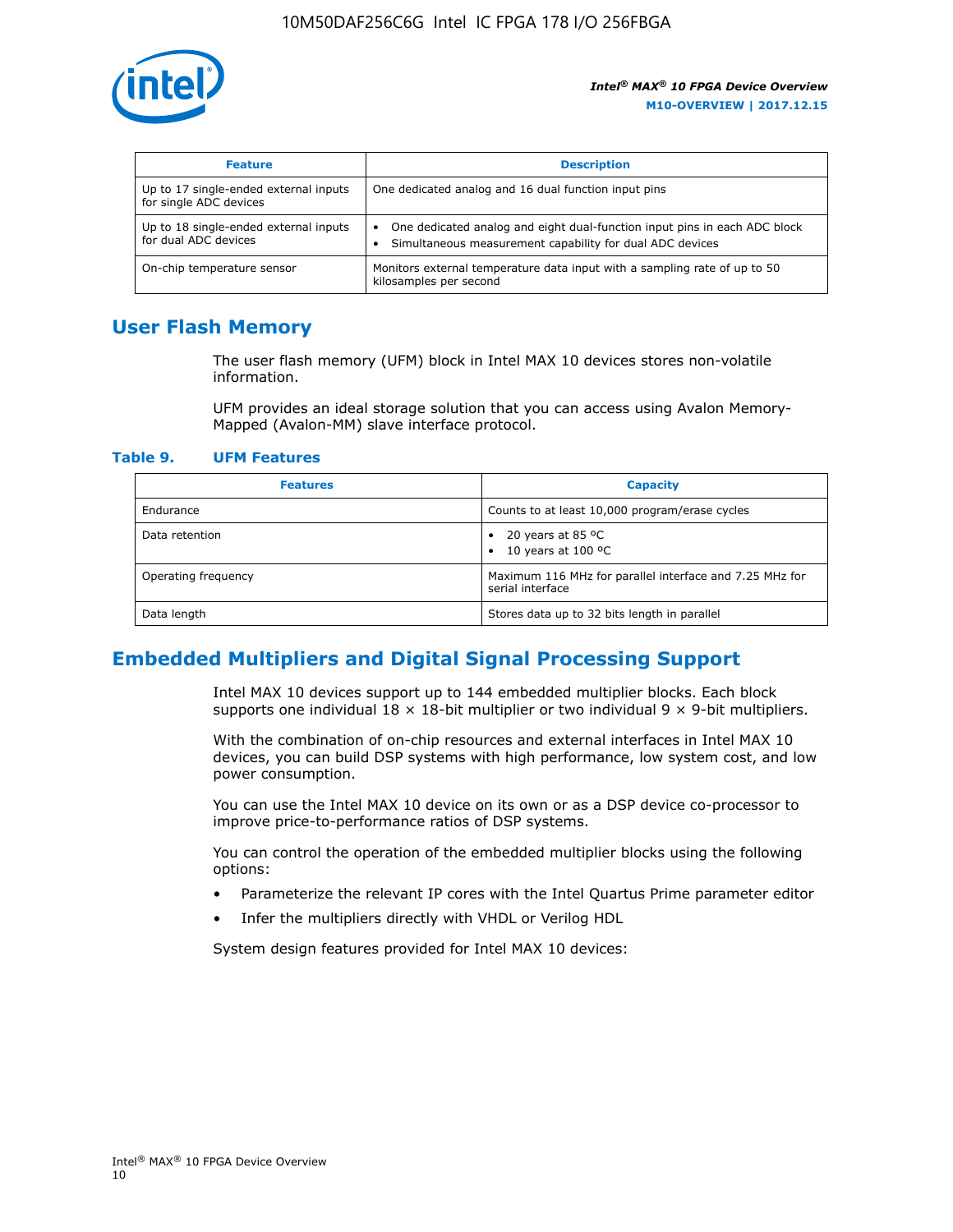

- DSP IP cores:
	- Common DSP processing functions such as finite impulse response (FIR), fast Fourier transform (FFT), and numerically controlled oscillator (NCO) functions
	- Suites of common video and image processing functions
- Complete reference designs for end-market applications
- DSP Builder for Intel FPGAs interface tool between the Intel Quartus Prime software and the MathWorks Simulink and MATLAB design environments
- DSP development kits

## **Embedded Memory Blocks**

The embedded memory structure consists of M9K memory blocks columns. Each M9K memory block of a Intel MAX 10 device provides 9 Kb of on-chip memory capable of operating at up to 284 MHz. The embedded memory structure consists of M9K memory blocks columns. Each M9K memory block of a Intel MAX 10 device provides 9 Kb of on-chip memory. You can cascade the memory blocks to form wider or deeper logic structures.

You can configure the M9K memory blocks as RAM, FIFO buffers, or ROM.

The Intel MAX 10 device memory blocks are optimized for applications such as high throughput packet processing, embedded processor program, and embedded data storage.

| <b>Operation Modes</b> | <b>Port Widths</b>                                                            |
|------------------------|-------------------------------------------------------------------------------|
| Single port            | $x1, x2, x4, x8, x9, x16, x18, x32, and x36$                                  |
| Simple dual port       | $x1, x2, x4, x8, x9, x16, x18, x32, and x36$                                  |
| True dual port         | $\times1, \times2, \times4, \times8, \times9, \times16, \text{and } \times18$ |

#### **Table 10. M9K Operation Modes and Port Widths**

# **Clocking and PLL**

Intel MAX 10 devices offer the following resources: global clock (GCLK) networks and phase-locked loops (PLLs) with a 116-MHz built-in oscillator.

Intel MAX 10 devices support up to 20 global clock (GCLK) networks with operating frequency up to 450 MHz. The GCLK networks have high drive strength and low skew.

The PLLs provide robust clock management and synthesis for device clock management, external system clock management, and I/O interface clocking. The high precision and low jitter PLLs offers the following features:

- Reduction in the number of oscillators required on the board
- Reduction in the device clock pins through multiple clock frequency synthesis from a single reference clock source
- Frequency synthesis
- On-chip clock de-skew
- Jitter attenuation
- Dynamic phase-shift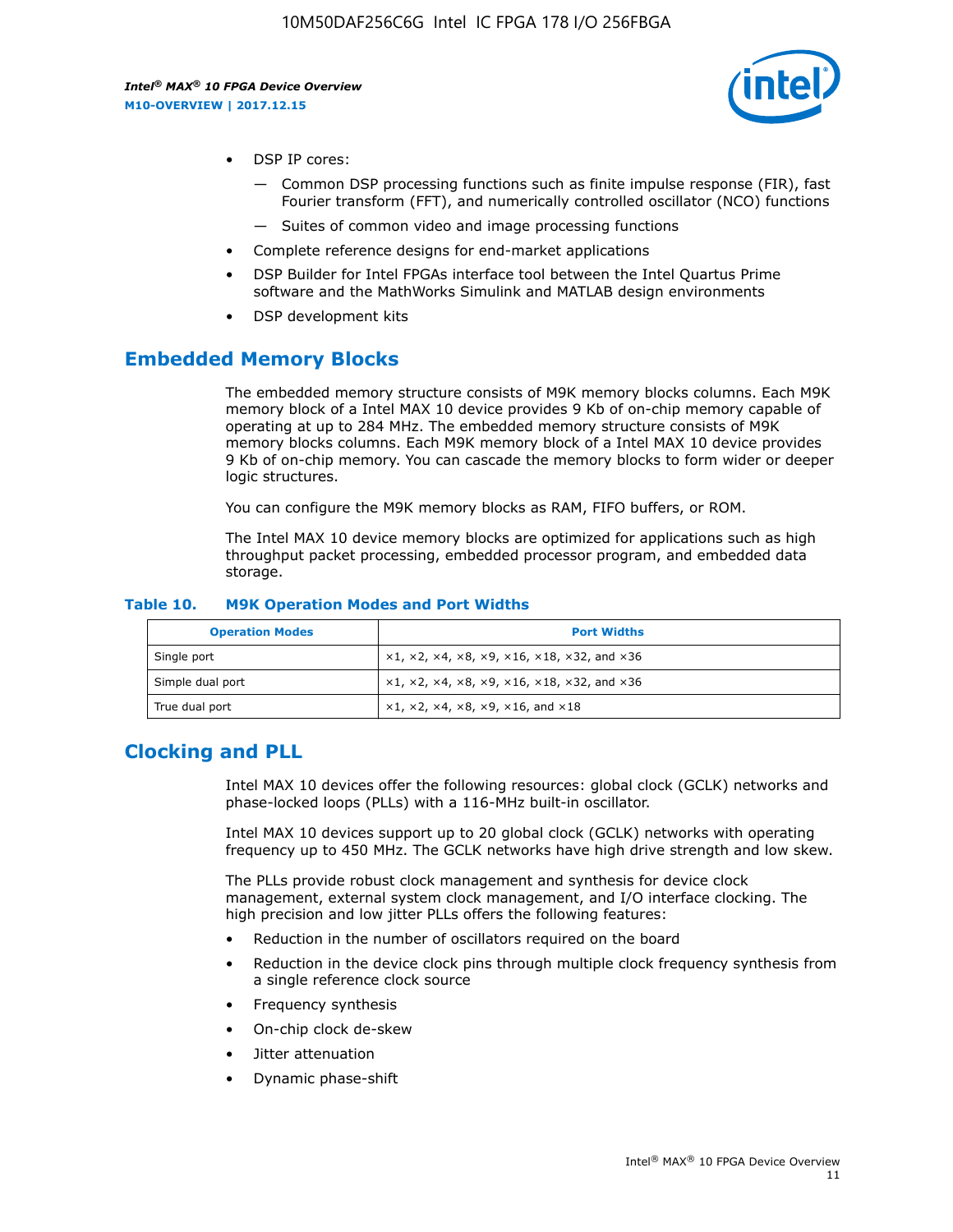

- Zero delay buffer
- Counter reconfiguration
- Bandwidth reconfiguration
- Programmable output duty cycle
- PLL cascading
- Reference clock switchover
- Driving of the ADC block

# **FPGA General Purpose I/O**

The Intel MAX 10 I/O buffers support a range of programmable features.

These features increase the flexibility of I/O utilization and provide an alternative to reduce the usage of external discrete components such as a pull-up resistor and a PCI clamp diode.

# **External Memory Interface**

Dual-supply Intel MAX 10 devices feature external memory interfaces solution that uses the I/O elements on the right side of the devices together with the UniPHY IP.

With this solution, you can create external memory interfaces to 16-bit SDRAM components with error correction coding (ECC).

*Note:* The external memory interface feature is available only for dual-supply Intel MAX 10 devices.

#### **Table 11. External Memory Interface Performance**

| <b>External Memory</b><br>Interface <sup>(3)</sup> | <b>I/O Standard</b> | <b>Maximum Width</b> | <b>Maximum Frequency (MHz)</b> |
|----------------------------------------------------|---------------------|----------------------|--------------------------------|
| <b>DDR3 SDRAM</b>                                  | SSTL-15             | 16 bit $+8$ bit ECC  | 303                            |
| <b>DDR3L SDRAM</b>                                 | SSTL-135            | 16 bit $+8$ bit ECC  | 303                            |
| <b>DDR2 SDRAM</b>                                  | SSTL-18             | 16 bit $+8$ bit ECC  | 200                            |
| LPDDR2 SDRAM                                       | $H SUL-12$          | 16 bit without ECC   | $200^{(4)}$                    |

## **Related Links**

[External Memory Interface Spec Estimator](http://www.altera.com/technology/memory/estimator/mem-emif-index.html)

Provides a parametric tool that allows you to find and compare the performance of the supported external memory interfaces in Intel FPGAs.

 $(3)$  The device hardware supports SRAM. Use your own design to interface with SRAM devices.

 $(4)$  To achieve the specified performance, constrain the memory device I/O and core power supply variation to within ±3%. By default, the frequency is 167 MHz.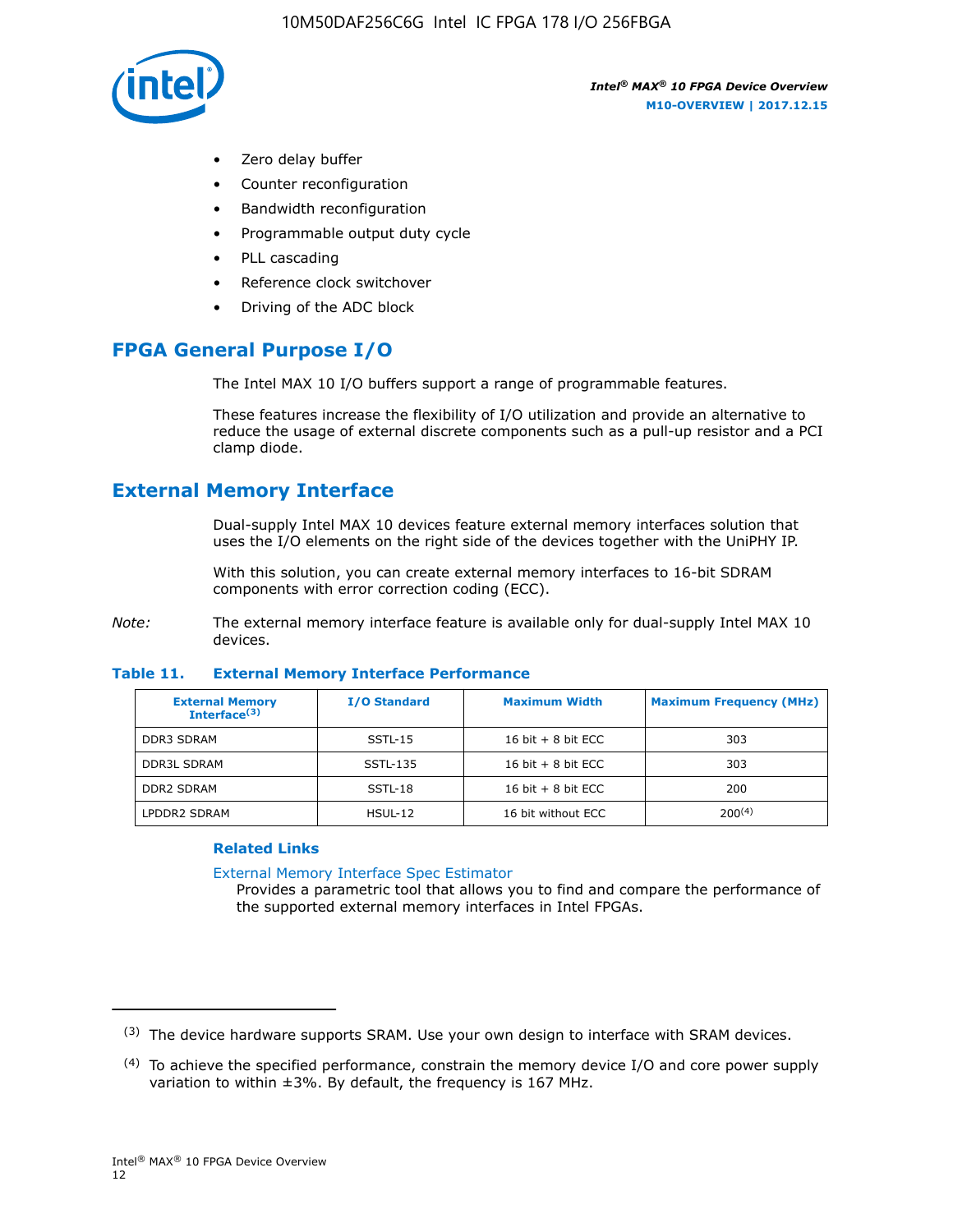

# **Configuration**

## **Table 12. Configuration Features**

| <b>Feature</b>                    | <b>Description</b>                                                                                                                                                                       |
|-----------------------------------|------------------------------------------------------------------------------------------------------------------------------------------------------------------------------------------|
| Dual configuration                | Stores two configuration images in the configuration flash memory (CFM)<br>Selects the first configuration image to load using the CONFIG SEL pin                                        |
| Design security                   | Supports 128-bit key with non-volatile key programming<br>Limits access of the JTAG instruction during power-up in the JTAG secure mode<br>Unique device ID for each Intel MAX 10 device |
| <b>SEU Mitigation</b>             | Auto-detects cyclic redundancy check (CRC) errors during configuration<br>Provides optional CRC error detection and identification in user mode                                          |
| Dual-purpose configuration<br>pin | Functions as configuration pins prior to user mode<br>Provides options to be used as configuration pin or user I/O pin in user mode                                                      |
| Configuration data<br>compression | Decompresses the compressed configuration bitstream data in real-time during<br>configuration<br>Reduces the size of configuration image stored in the CFM                               |
| Instant-on                        | Provides the fastest power-up mode for Intel MAX 10 devices.                                                                                                                             |

## **Table 13. Configuration Schemes for Intel MAX 10 Devices**

| <b>Configuration Scheme</b> | <b>Compression</b> | <b>Encryption</b> | <b>Dual Image</b><br><b>Configuration</b> | <b>Data Width</b> |
|-----------------------------|--------------------|-------------------|-------------------------------------------|-------------------|
| Internal Configuration      | Yes                | Yes               | Yes                                       |                   |
| <b>JTAG</b>                 | _                  |                   | -                                         |                   |

## **Power Management**

## **Table 14. Power Options**

| <b>Power Options</b>                  | <b>Advantage</b>                                                                                                                        |  |
|---------------------------------------|-----------------------------------------------------------------------------------------------------------------------------------------|--|
| Single-supply device                  | Saves board space and costs.                                                                                                            |  |
| Dual-supply device                    | Consumes less power<br>Offers higher performance<br>$\bullet$                                                                           |  |
| Power management<br>controller scheme | Reduces dynamic power consumption when certain applications are in standby mode<br>Provides a fast wake-up time of less than 1 ms.<br>٠ |  |

# **Document Revision History for Intel MAX 10 FPGA Device Overview**

| <b>Date</b>   | <b>Version</b> | <b>Changes</b>                                                                                                                                                                                                                       |
|---------------|----------------|--------------------------------------------------------------------------------------------------------------------------------------------------------------------------------------------------------------------------------------|
| December 2017 | 2017.12.15     | Added the U324 package for the Intel MAX 10 single power supply<br>devices.<br>Updated the 10M02 GPIO and LVDS count in the Maximum Resource<br>Counts for Intel MAX 10 Devices table.<br>Updated the I/O vertical migration figure. |
| February 2017 | 2017.02.21     | Rebranded as Intel.                                                                                                                                                                                                                  |
|               |                |                                                                                                                                                                                                                                      |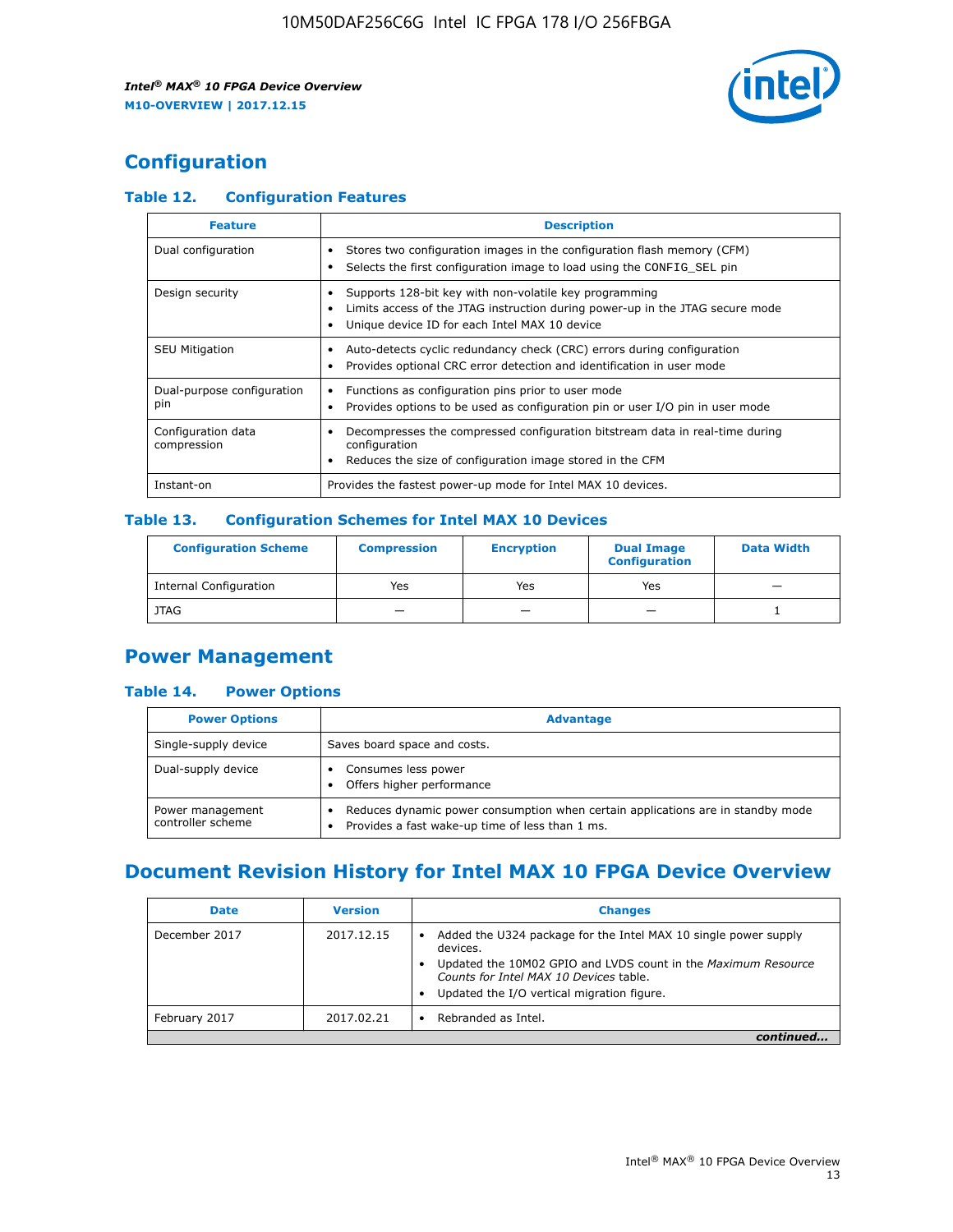

| <b>Date</b>    | <b>Version</b> | <b>Changes</b>                                                                                                                                                                                                                                                                                                                                                                                                                                                                                                                                                                                                                                                                                                                                                                                                                                                                                                                                                                                                                                                                                                                                           |
|----------------|----------------|----------------------------------------------------------------------------------------------------------------------------------------------------------------------------------------------------------------------------------------------------------------------------------------------------------------------------------------------------------------------------------------------------------------------------------------------------------------------------------------------------------------------------------------------------------------------------------------------------------------------------------------------------------------------------------------------------------------------------------------------------------------------------------------------------------------------------------------------------------------------------------------------------------------------------------------------------------------------------------------------------------------------------------------------------------------------------------------------------------------------------------------------------------|
| December 2016  | 2016.12.20     | • Updated EMIF information in the Summary of Features for Intel MAX 10<br>Devices table. EMIF is only supported in selected Intel MAX 10 device<br>density and package combinations, and for 600 Mbps performance, -6<br>device speed grade is required.<br>Updated the device ordering information to include P for leaded<br>package.                                                                                                                                                                                                                                                                                                                                                                                                                                                                                                                                                                                                                                                                                                                                                                                                                  |
| May 2016       | 2016.05.02     | Removed all preliminary marks.<br>Update the ADC sampling rate description. The ADC feature monitors<br>$\bullet$<br>single-ended external inputs with a cumulative sampling rate of 25<br>kilosamples per second to 1 MSPS in normal mode.                                                                                                                                                                                                                                                                                                                                                                                                                                                                                                                                                                                                                                                                                                                                                                                                                                                                                                              |
| November 2015  | 2015.11.02     | Removed SF feature from the device ordering information figure.<br>$\bullet$<br>Changed instances of Quartus II to Intel Quartus Prime.<br>$\bullet$                                                                                                                                                                                                                                                                                                                                                                                                                                                                                                                                                                                                                                                                                                                                                                                                                                                                                                                                                                                                     |
| May 2015       | 2015.05.04     | Added clearer descriptions for the feature options listed in the device<br>$\bullet$<br>ordering information figure.<br>Updated the maximum dedicated LVDS transmitter count of 10M02<br>$\bullet$<br>device from 10 to 9.<br>Removed the F672 package of the Intel MAX 10 10M25 device :<br>- Updated the devices I/O resources per package.<br>$-$ Updated the I/O vertical migration support.<br>- Updated the ADC vertical migration support.<br>Updated the maximum resources for 10M25 device:<br>- Maximum GPIO from 380 to 360.<br>- Maximum dedicated LVDS transmitter from 26 to 24.<br>- Maximum emulated LVDS transmitter from 181 to 171.<br>- Maximum dedicated LVDS receiver from 181 to 171.<br>Added ADC information for the E144 package of the 10M04 device.<br>$\bullet$<br>Updated the ADC vertical migration diagram to clarify that there are<br>single ADC devices with eight and 16 dual function pins.<br>Removed the note about contacting Altera for DDR3, DDR3L, DDR2,<br>and LPDDR2 external memory interface support. The Intel Quartus<br>Prime software supports these external memory interfaces from version<br>15.0. |
| December 2014  | 2014.12.15     | $\bullet$<br>Changed terms:<br>- "dual image" to "dual configuration image"<br>- "dual-image configuration" to dual configuration"<br>Added memory initialization feature for Flash and Analog devices.<br>$\bullet$<br>Added maximum data retention capacity of up to 20 years for UFM<br>$\bullet$<br>feature.<br>Added maximum operating frequency of 7.25 MHz for serial interface<br>for UFM feature.                                                                                                                                                                                                                                                                                                                                                                                                                                                                                                                                                                                                                                                                                                                                               |
| September 2014 | 2014.09.22     | Initial release.                                                                                                                                                                                                                                                                                                                                                                                                                                                                                                                                                                                                                                                                                                                                                                                                                                                                                                                                                                                                                                                                                                                                         |